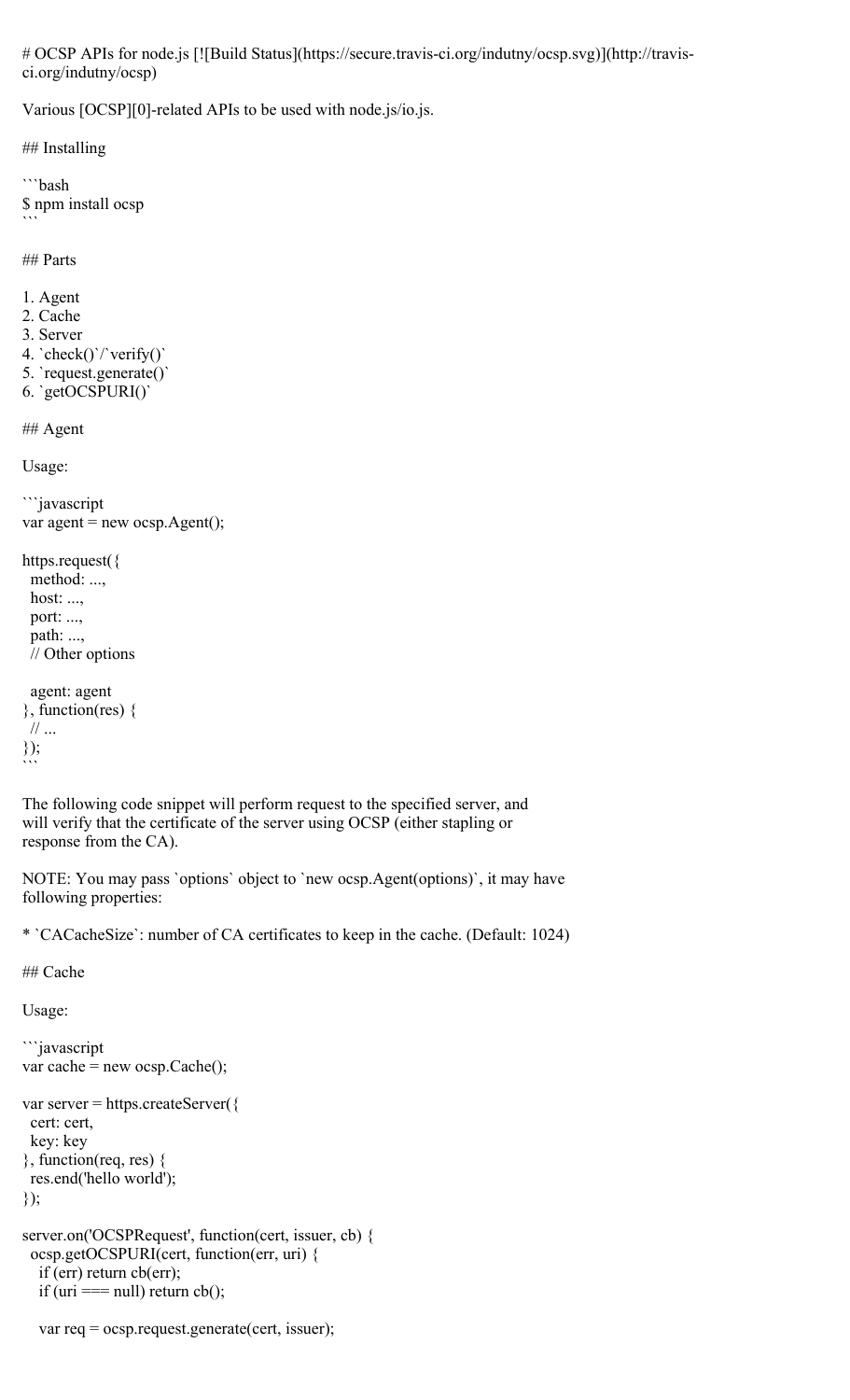```
 cache.probe(req.id, function(err, cached) {
     if (err) return cb(err);
     if (cached !== false) return cb(null, cached.response);
    var options = {
      url: uri,
      ocsp: req.data
     };
     cache.request(req.id, options, cb);
   });
 \});
});
\ddot{\phantom{0}}
```
Cache should be used to provide [OCSP Stapling][1] responses to the client.

NOTE: Constructor accepts `options` object with following properties:

\* `probe`: override `.probe()` method

- \* `store`: override `.store()` method
- \* `filter`: `filter(url, callback)` to white list CA urls to do requests

## Server

Usage:

```
```javascript
var server = ocsp.Server.create({
  cert: cert,
  key: key
});
server.addCert(43, 'good');
server.addCert(44, 'revoked', {
  revocationTime: new Date(),
  revocationReason: 'CACompromise'
});
```

```
server.listen(8000);
```
 $\ddot{\phantom{0}}$ 

OCSP Server, i.o.w. HTTP server providing OCSP responses for supplied OCSP requests.

Has following methods:

- \* `.addCert(serialNumber, status, info)`, where:
- \* `serialNumber` could be either plain number, or instance of `bn.js`
- \* `status` is one of `good`, `revoked`
- \* `info` should be empty for `good` and should contain object for `revoked` (see example above, `revocationReason` is one of: `unspecified`, `keyCompromise`, `CACompromise`, `affiliationChanged`, `superseded`, `cessationOfOperation`, `certificateHold`, `removeFromCRL`, `privelegeWithdrawn`, `AACompromise`)
- \* All of `http.Server` methods!

```
## .check()
```

```
Usage:
```

```
```javascript
ocsp.check({
  cert: cert,
  issuer: issuerCert
}, function(err, res) {
  if (err)
   throw err;
```
console.log(res);